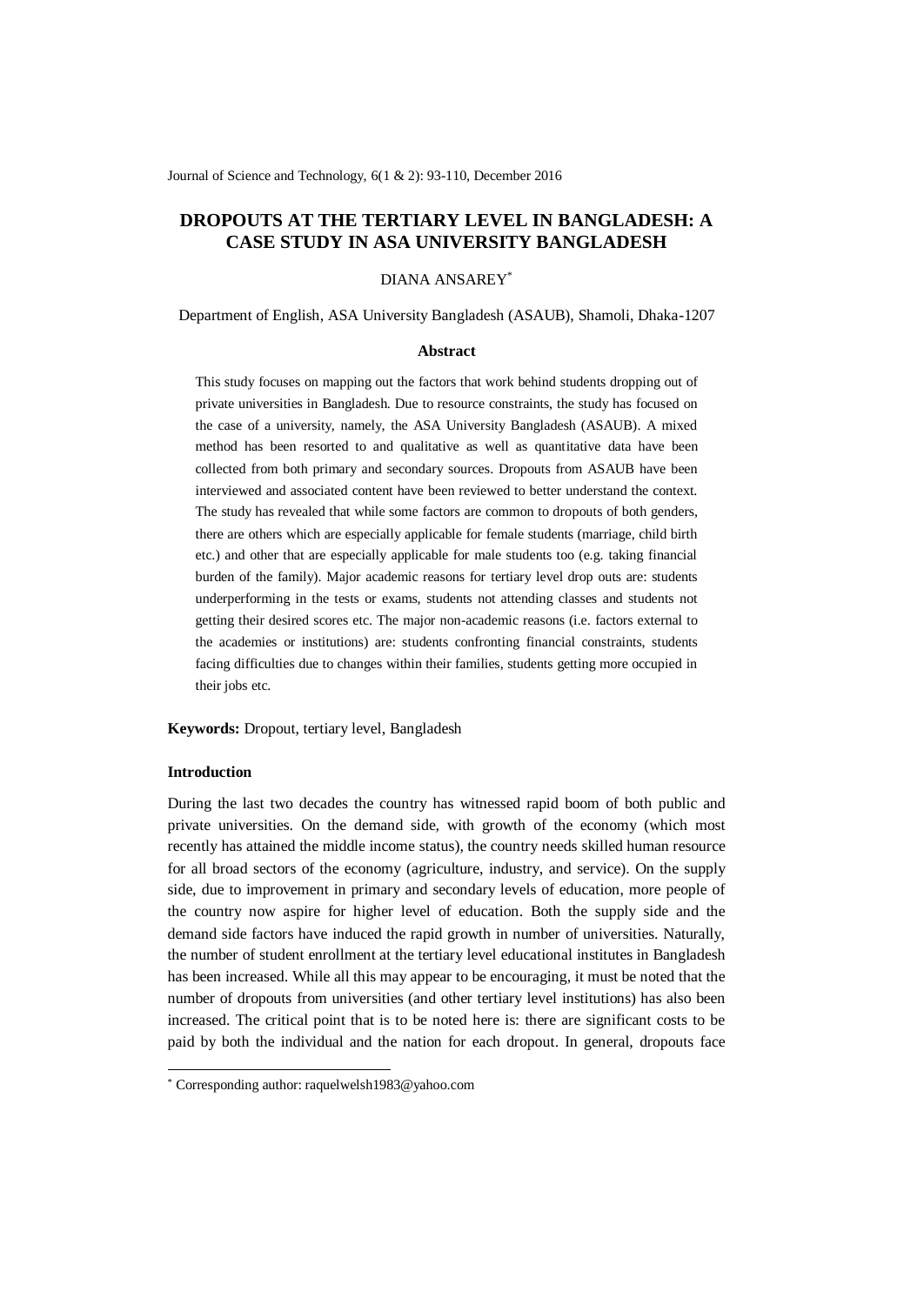significant challenges to obtaining employment and achieving economic security. At a time, when we count every moment, the dropout rates and the educational experiences of the female students (due to prevailing gender disparities) cannot be ignored.

While the "Dropout" issue is obviously a great challenge for the education system of Bangladesh, the fact remains that there is little evidence-based research conducted over this issue. The reason for this lack may be the fact that education related research in the country has been focused more on quality and quantitative issues of primary and secondary levels of education. More emphasis on lower levels of education may be justified considering the socio-economic and geo-political context in which Bangladesh is situated. But still, it is obvious that the 'higher education' will need to be addressed with equal footing if Bangladesh has to achieve the status of a mid-income country or to go even further.

Students dropping out of their studies for numerous reasons and factors (Eisenberg  $\&$ Dowsett, 1990) range from academic, too non-academic, to other factors (Jones & Watson, 1990), (Tanner, Krahn, & Hatnagel, 1995), (Sponder 1990); health problems (Kaye and Rumble, 1991); and family problems (Allen, 1994), Jordan et al. (1994), Watt and Roessingh (1994). Indeed, students not performing in the academic frontier most often choose to discontinue their education. Numerous studies conducted have pointed out the fact that the 'poor performers' at the academy (universities) usually choose to quit studying and pursue different career paths. Studies conducted by Baditoi (2005), Roderick (1993), Lanham (1999), Farmer & Payne (1992), Dharmadasa (1995), Roderick (1993), Smith (1998), Fisher (1994), Smith (1998), De Carvalho (2001), (Astone & McLanahan, 1991; Rumberger et al., 1990; Rumberger, 1995), Bridgeland et al. (2006) reveal that dropping out of institutions at the tertiary levels is a phenomenon which is somewhat common to all countries of the globe. And the reasons behind these dropouts are both internal and external to the academic environment. Based on the knowledge about the scenario of other countries (as portrayed in the literature reviewed), the framework of analysis for the investigation about the university level dropouts occurring in Bangladesh (especially in ASAUB) has been developed, which in turn determined the line of inquiry as well as the tools used for data collection.

The overarching goal of the study is to identify the factors working behind the dropping out of the students from universities of Bangladesh in general through investigating the dropouts of ASAUB. The study is based on an analysis of the factors causing the dropping out of the students; and it ends by drawing inferences which may provide guidelines on how the dropping out of the students at the tertiary level educational institutions can be addressed.

#### **Objectives of the study are as follow:**

(i) Identification of the factors working behind or the causes of students dropping out of ASAUB.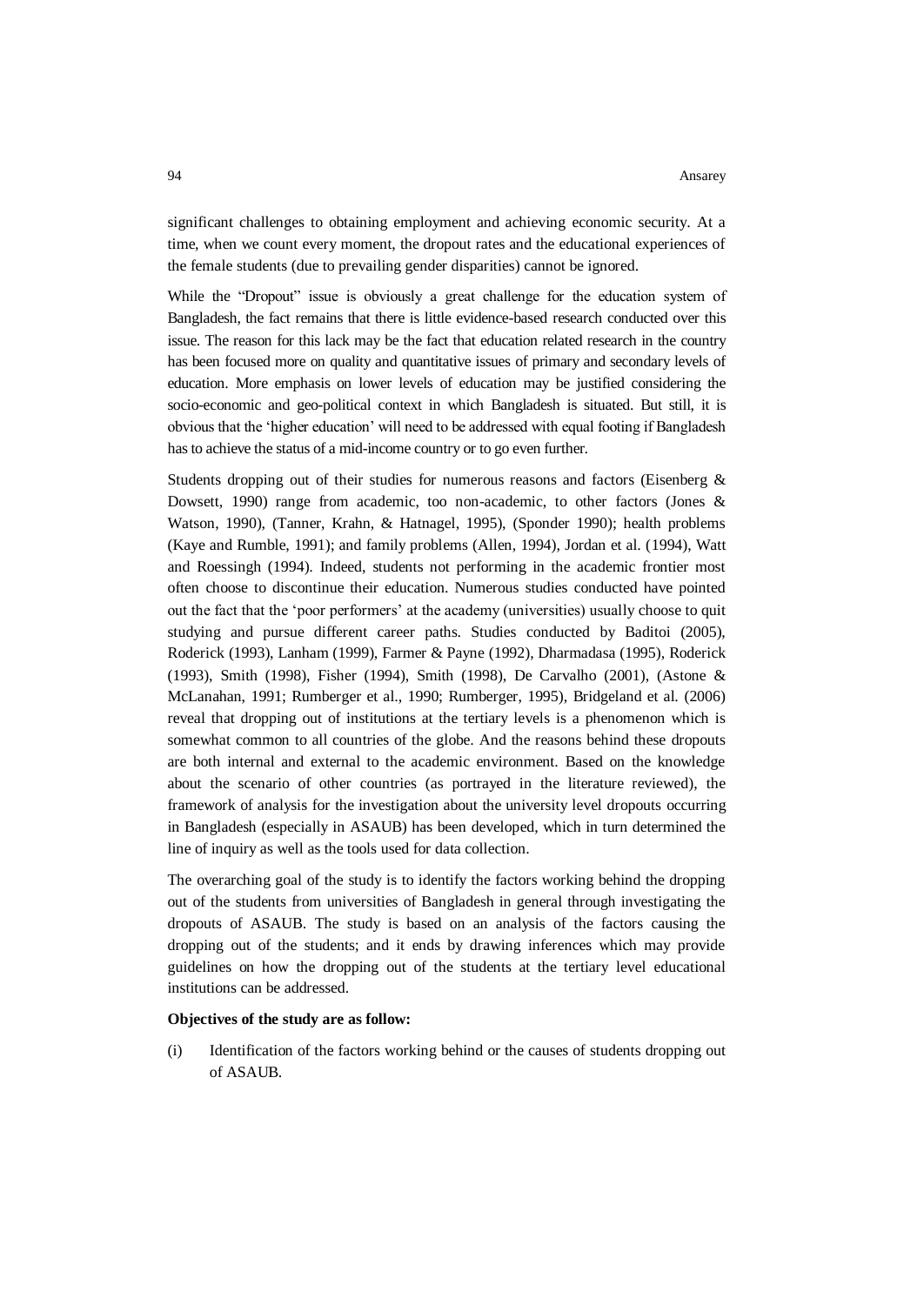- (ii) Analyzing the identified causes of dropping out with emphasis on the alternatives (to continuing studies) chosen by the dropped-out students.
- (iii) Using the gender lens for analyzing the causes of dropping out (to identify gender dimensions of the problem).

The study puts forward analysis-based inferences on how to reduce the dropping out of the students from the tertiary level education institutions in Bangladesh.

### **Methodology**

#### *Epistemological Approach*

The approach here has been to capture the perceptions of the dropouts about the reasons that have led them to discontinue their studies at the university (ASAUB). These perceptions are necessarily 'mental constructs' of the respondents. The investigator has attempted to ensure interaction of the experience/perception of the investigator with the mental constructs of the respondents and then produce a picture of the existing scenario, i.e. a 'model of the natural world'. Hence, the epistemological approach here is a constructivist one.

### *Method Used*

This study while being primarily a qualitative one has also resorted to quantitative data and quantitative analysis on certain occasions. Qualitative data have also been converted to quantitative charts for better portraying the existing scenario. Hence this is a mixed method research.

#### *Sources of Data and Data Collection Tools*

As mentioned above, this study has relied on both primary data and secondary data. The primary data have been collected using semi-structured and open ended questionnaires which were developed based on conducted literature review and the framework of analysis developed for this study.

Secondary data were also needed; and for those content review was conducted. The reviewed content for this purpose are university records that provided information about the students to be interviewed as well as other relevant data needed for the study.

### *Sample*

From 2011 to up to the date of the study, there are about 16881 students enrolled in the ten programs where 334 students were found dropouts. 67% of total dropouts were taken as sample size by simple random sampling. In the round figure, the sample dropouts were 225 students. The samples were drawn purposively to fulfill the objectives of the study.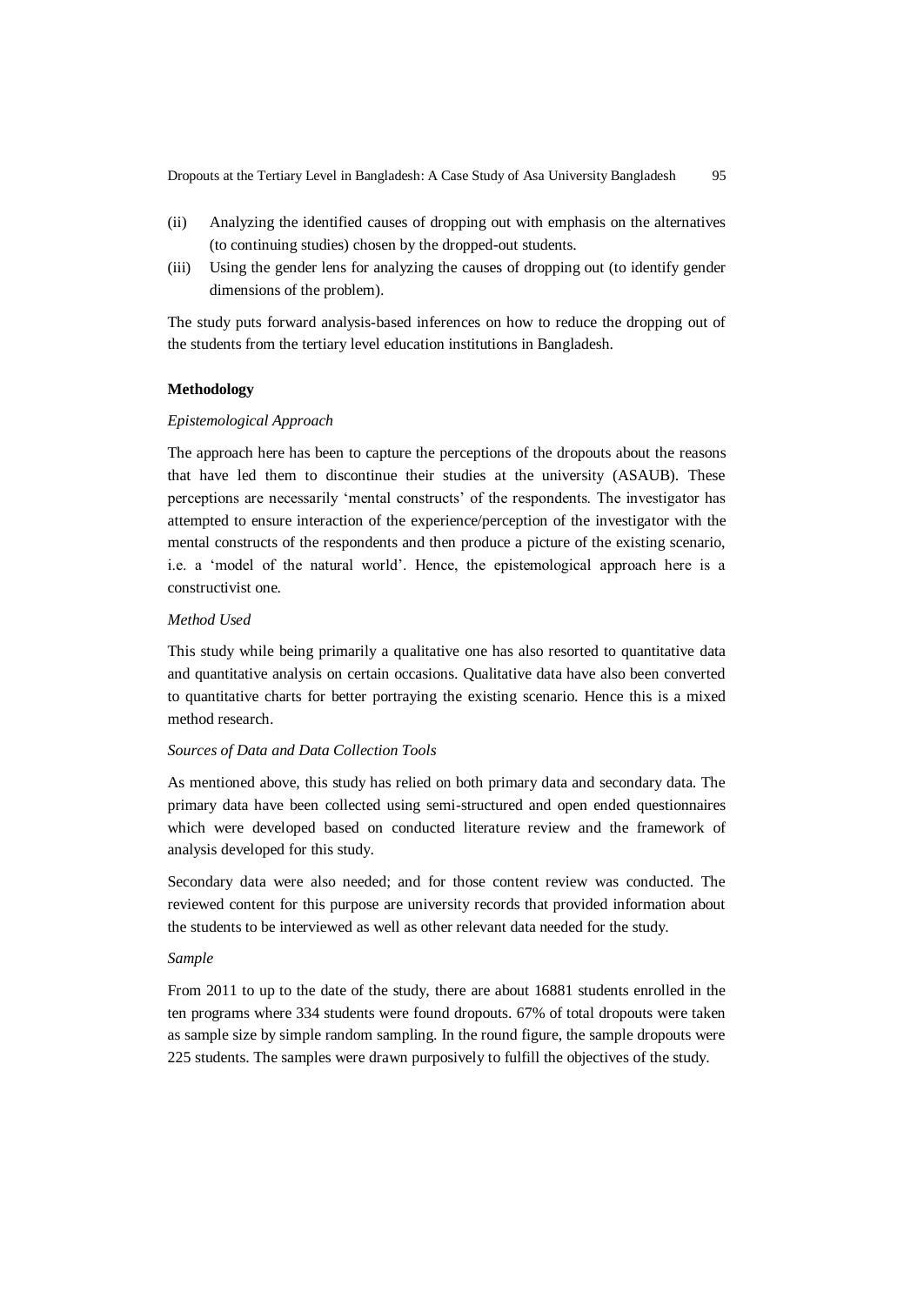#### *Analytical Framework*

This research aims to point out the reasons working behind the dropping out of students from the tertiary level educational institutions of Bangladesh; and it has already been pointed out in the discussions in the previous section that the plethora of reasons for students dropping out of such institutions can be categorized into two broad groups. These are: the academic reasons (i.e. reasons internal to the academy) and the nonacademic reasons (i.e. those external to the academic environment). While the academic reasons are most likely to not vary too much from one country to another, the investigation into the non-academic reasons may require country contextualization.



**Fig. 1:** Overlapping between factors of drop out

Bangladesh being a developing country which has earned 'middle income status' most recently, the public sector has not been able to provide adequate higher education facilities for the huge number of students passing their HSC exams each year. To cater this demand for higher education, private universities have come to the fore, and it is not only the students from well off families that enroll in private universities; rather the middle class and sometimes even the low income families are sending their children (this has been possible as many private universities are offering waivers to poor and meritorious students). All this necessitates separate treatment of financial constraints as a cause of university level dropouts, instead of limiting attention to this issue under the aegis of non-academic reasons only. And when considering financial constraint as a reason for the dropping out of the students, involvement of students in income generating activities should be considered. This is so, as students being engaged in jobs (fulltime or part time) to bear their educational expenses (fully or partially) and sometimes even provide financial support to their families is most common in Bangladesh.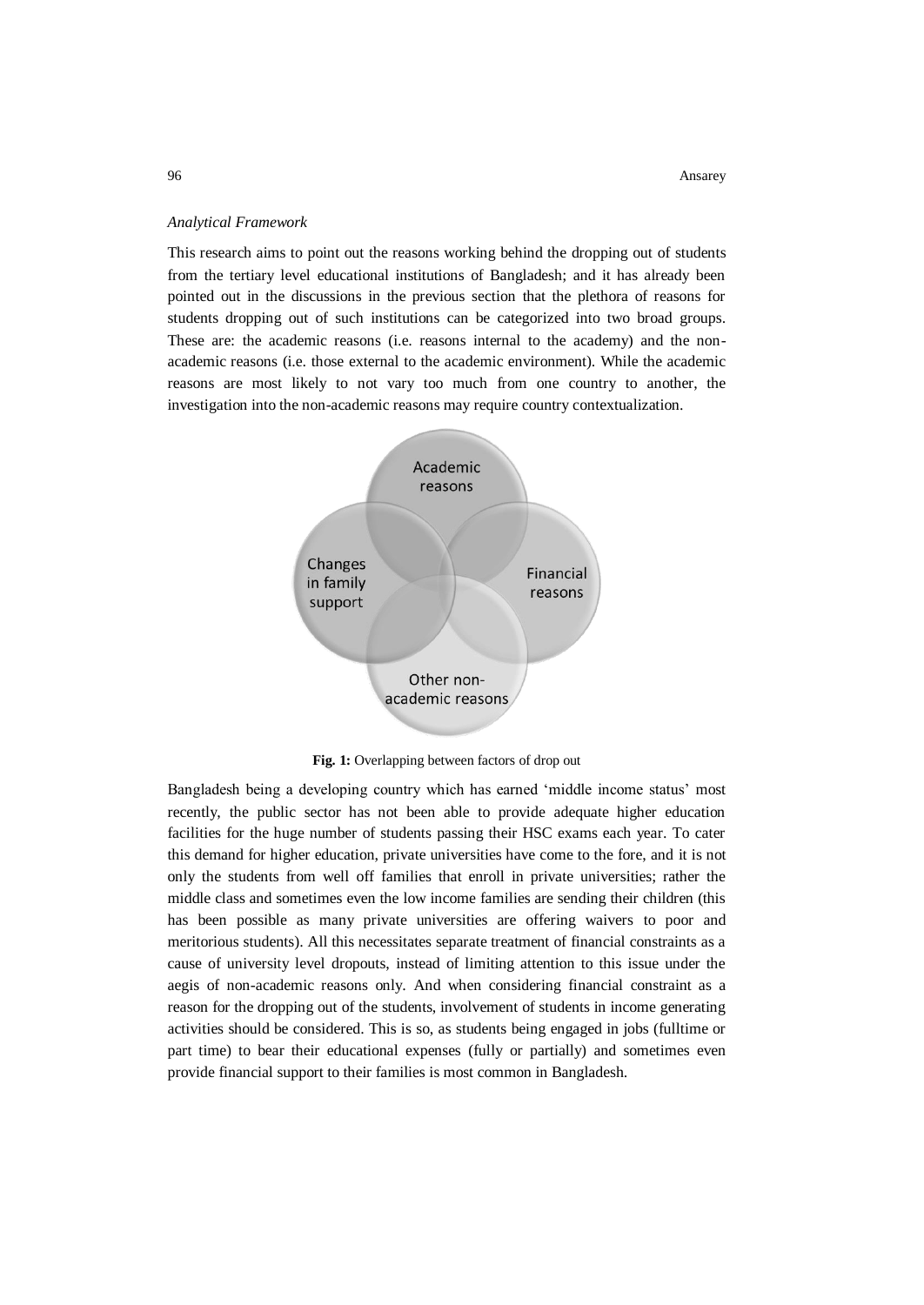### **Results and Discussion**

### *Discipline and Gender Wise Dropout rates at ASAUB*

Sample size was 225 which are 67% of total sample population of the 334 dropouts. From this sample survey the dropout scenario in tertiary level and its causes have been portrayed. The survey revealed the overall picture of discipline and gender wise dropout from ASAUB and it is shown in the following figure.



**Fig. 1.** Discipline and gender wise dropout rates (%) at ASAUB.

From the above chart, it can be observed that the highest rate of dropout occurs in BBA and MBA. In general Department of Business Administration experienced highest level of dropout followed by Department of law and Department of English. It can be inferred from the graph that the dropout rate of female students from BA English, MPH (regular) and LLB discipline was higher than the rate of male students. On the other hand, male dropout is higher than female dropout in Executive-MBA. Other than these exceptionalities all discipline had approximately equal gender based dropout rate.

#### *Overview of the Reasons*

This research also has identified various reasons behind this dropout. Hence, it is more than important to analyze the causes to have a better understanding of the situation. A brief analysis of causes is given below: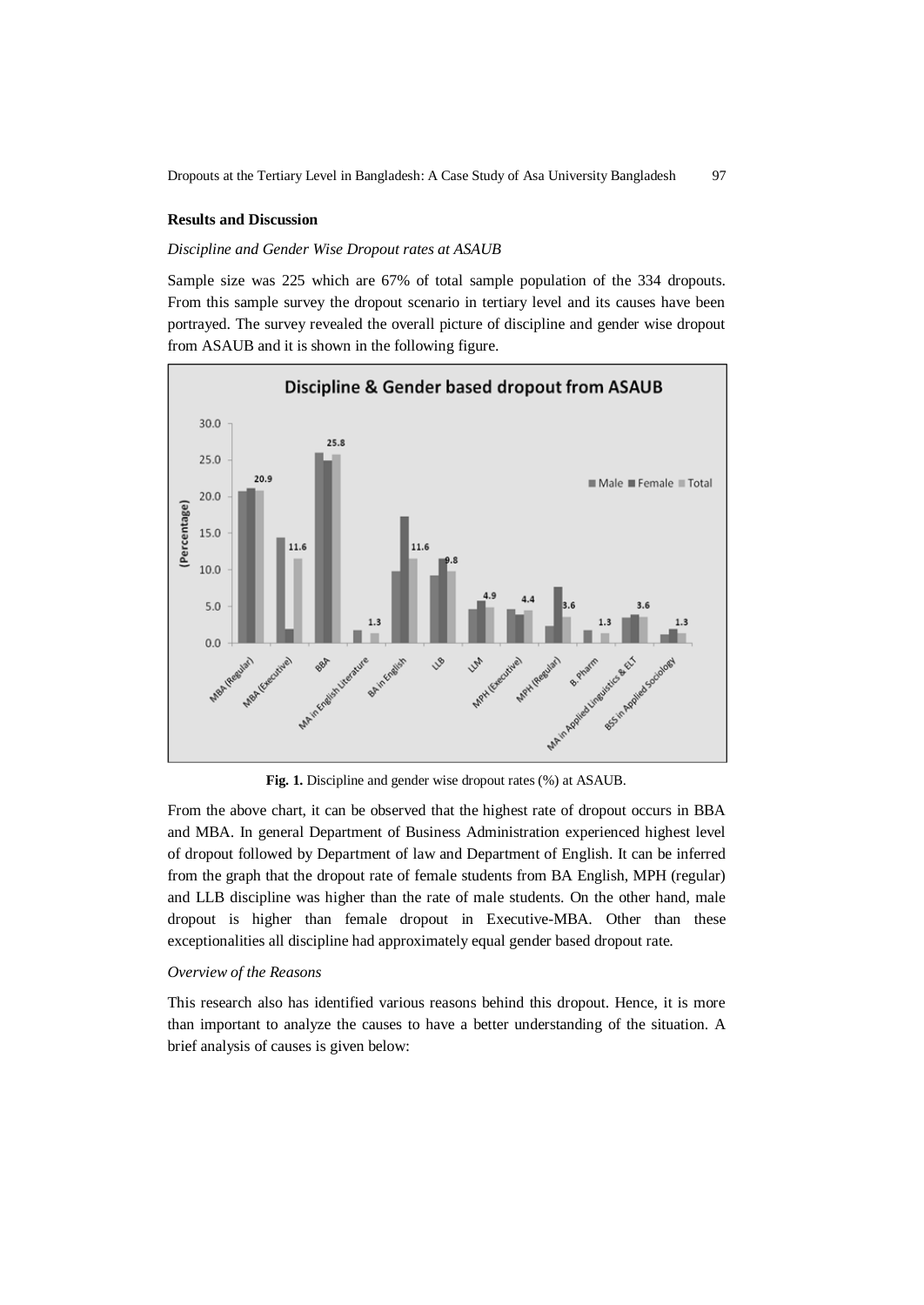

**Fig. 2.** Overview of the reasons working behind university level dropouts.

In the above graph, it is shown that the main cause of dropout was financial problem, time adjustment problem, marriage, pregnancy, continuing job, family problems, sickness, shifting university and hostel or accommodation problem. In the graph other problems covers going abroad, transportation problem, retake issues, difficulties with the subject, etc. issues. Financial problem is responsible for almost 30% dropout which makes it the most important cause of dropout. Marriage and pregnancy are the two major cause of female dropout. Financial problem, continuing job, family problem and time adjustment problem causes higher male dropout in comparison to female dropout. Financial problem is higher for both the genders but it causes more male dropouts than female dropouts.

#### *Academic Causes*

In the following graph, we can see the results of the dropouts at the SSC and HSC levels respectively. Here 77.4% male student got A or A- in their previous educational level. For female student this percentage was 64.4. So this can be assumed that maximum dropout students had good results in their previous educational levels.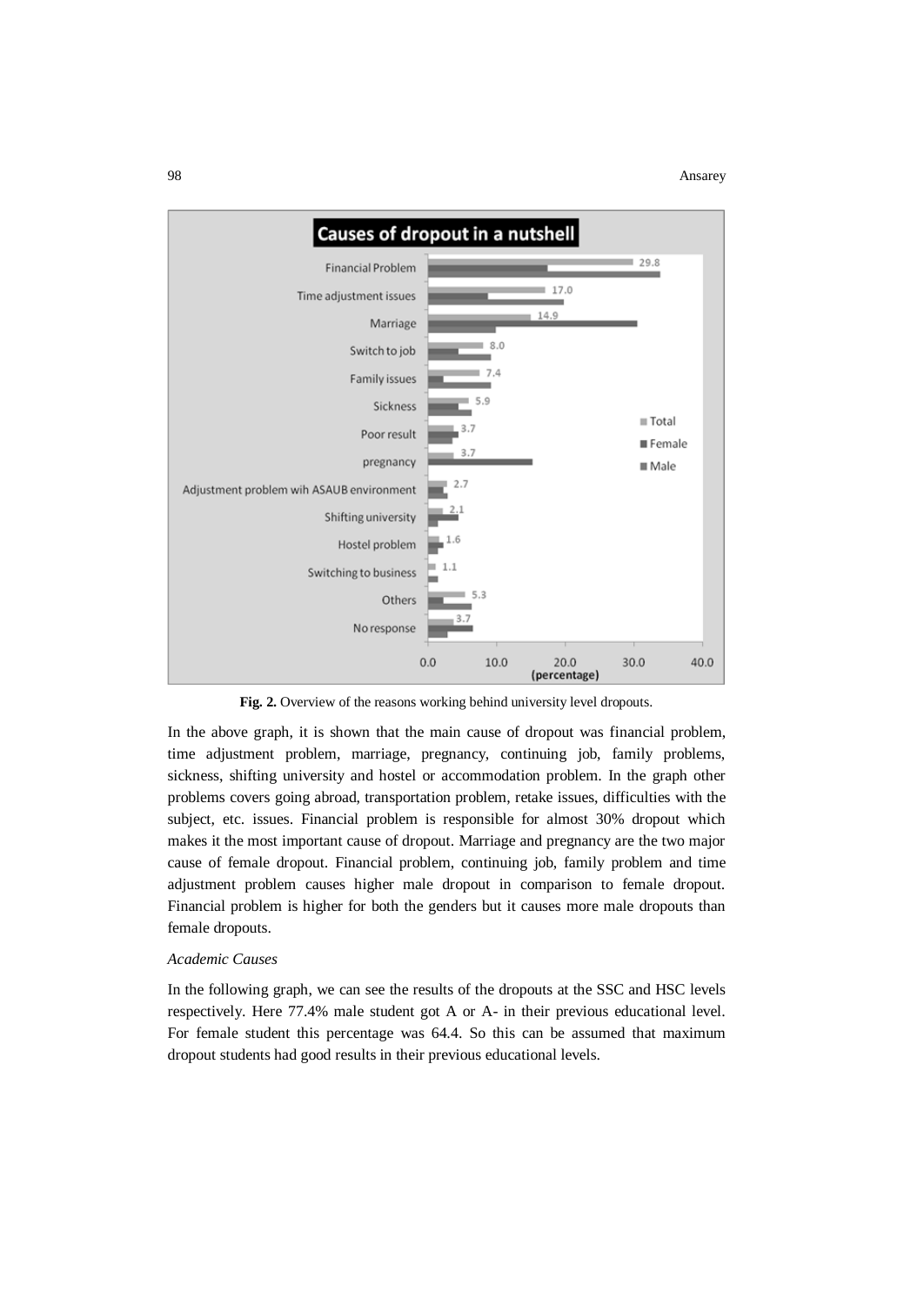

**Fig. 3.** Previous academic achievements of the dropped out students.

The 9% of the ASAUB's dropout students had academic problems. The graph below is showing gender and cause wise distribution of these students. About 8% male and 13% female students said that they faced academic problems. So, female students are facing more academic problems than male students. Three main academic causes of dropout were pressure of study, facing difficulties to adjust with the environment of ASAUB and Poor result. These three causes cover 90.6%.



**Fig. 4.** Academic reasons for dropping out of university.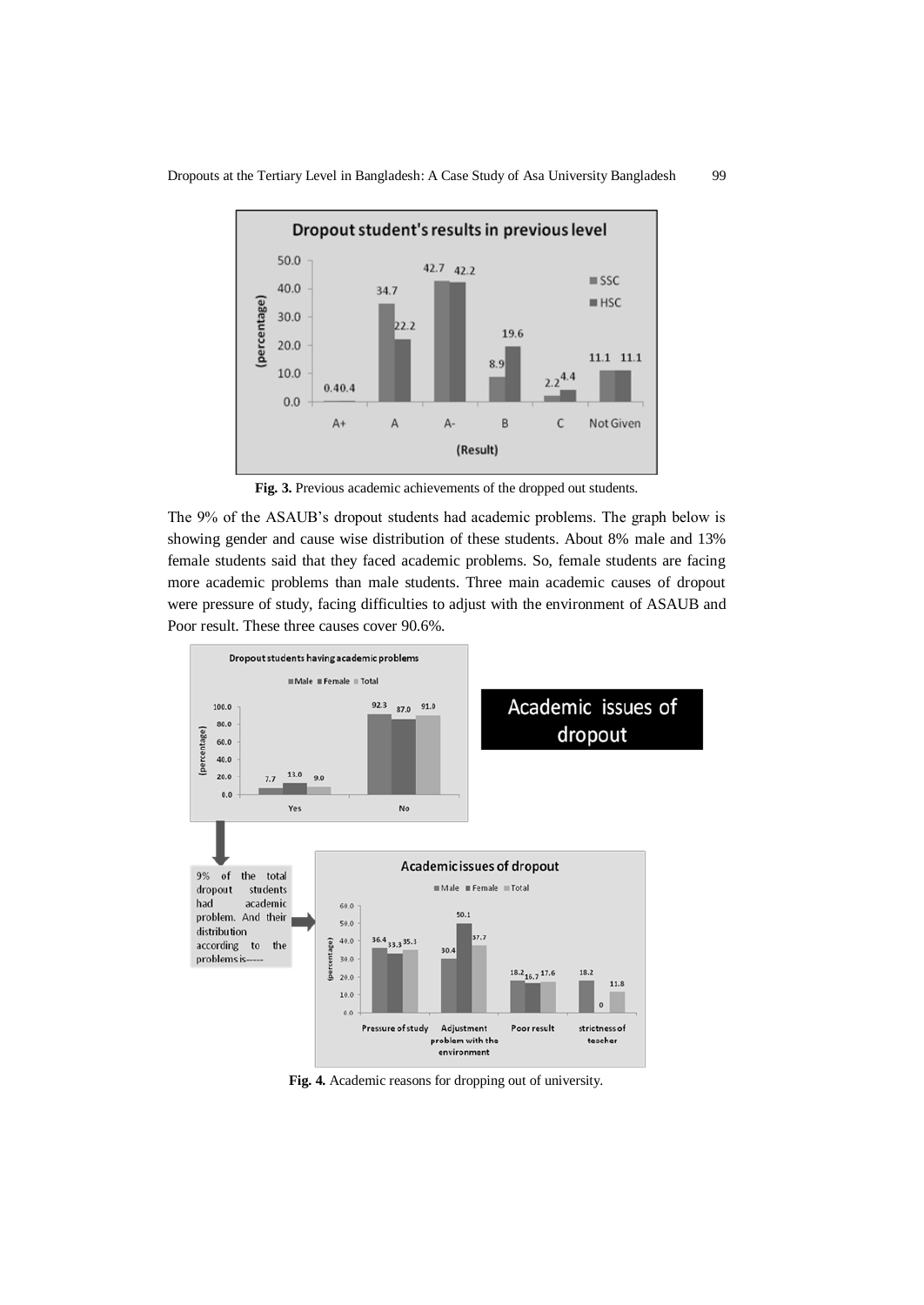Gender distribution for pressure of study and poor result is almost same. But female students have been found to be facing more difficulties than their male counterparts to adjust with the environment of ASAUB.

### *Financial Causes of the Dropouts*

53.2% of the dropout respondents had no financial problems. Among other 46.8% the dominant financial problem is family related financial problem. Other financial issues are waiver cancelation, huge number of dues and retake, job continuation and expensive semester fees. We can see this information in figure 5. The graph (figure 5) also says that female students had less financial problems.



**Fig. 5.** Financial causes of dropping out of university.

Besides cost, it is also rational to consider the quality of education. Hence, the following judgmental analysis is done based on feed backs from teachers, students and parents or community.

The graph above shows the judgmental perception of positioning the private universities in respect to two major criteria - expenditure and the quality of education only. This psychographic analysis has been prepared from in depth interviewing both the students and teachers.

Students and parent's perception about educational quality of BRAC, NSU, AIUB and UIU universities put them in Group A, who has reputation for quality education with premium charge. As the educational cost is quite high in these universities, they perceive that these universities could lower the cost without compromising their high quality of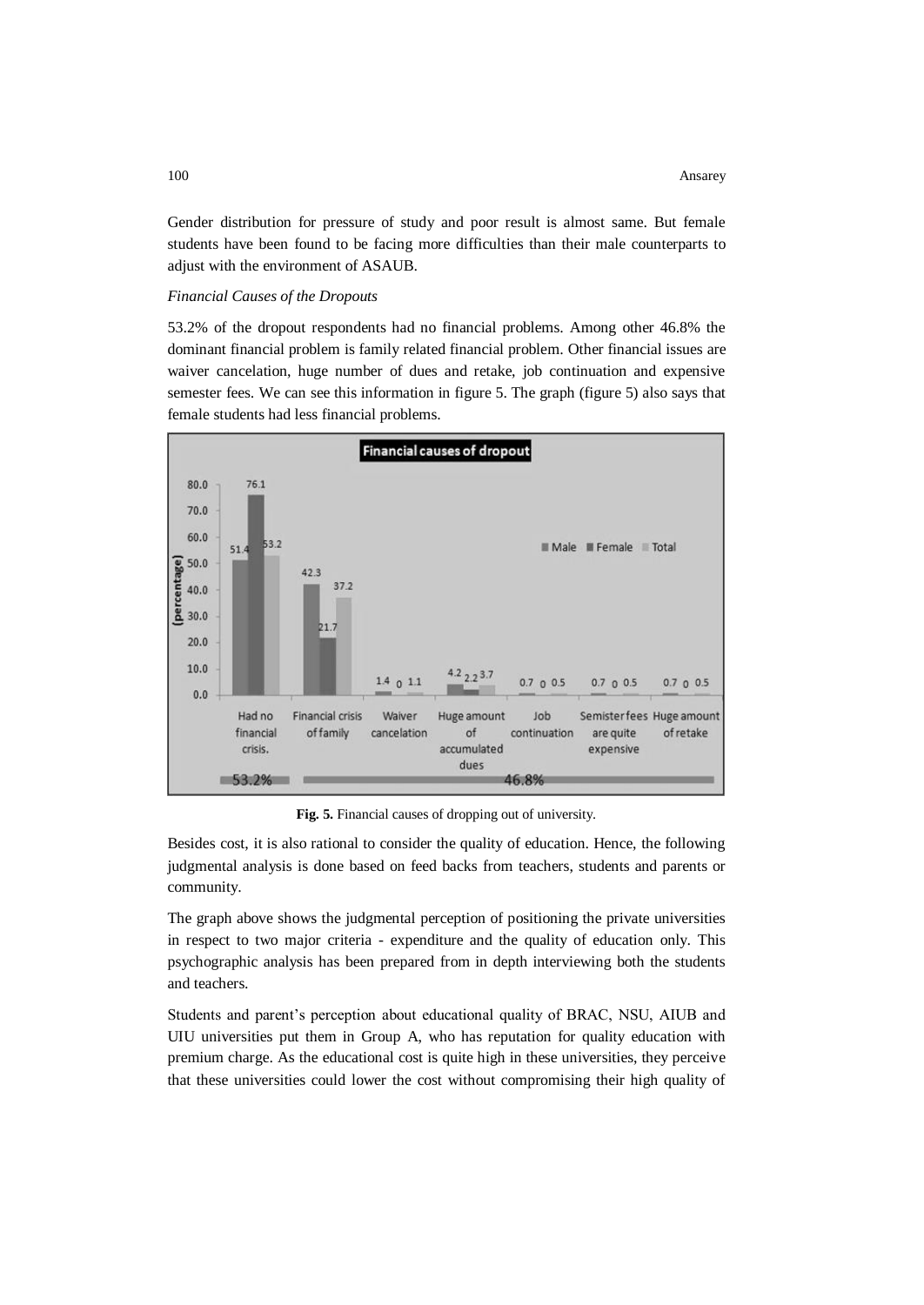

education (Fig. 6). On the other hand, teacher's notion is that high quality educational facility demand higher cost as the operating cost is also high.

**Fig. 6.** Broad scale positioning of universities on perception of expenditure and educational quality of universities.

Ahsanullah, IUB, and East West universities, put them in Group B, also ensure high quality education with a relatively lower expenditure. Students and parents seeking cost effective education appreciate this strategy. Teachers are also happy with this attempt of these universities but they express their opinion that these universities should increase the quality of education and obviously this attempt will also cause an increase in educational cost.

Daffodil, Northern, ASAUB leads the Group C, who has ensured cost-effectiveness with compromise in overall quality. The better side of these universities is: these universities seem affordable to a large group of parents for its cost structure. If the leading universities can overcome the issues affecting its quality within the present expenditure structure, these universities can put them as strong contender of Group B Universities Green, Manarat and Prime universities remains at the bottom of Group C. Better Teacher-Student relationship, repositioning cost effectiveness could be best instrument for advancing the leaders in Group C. South East, Stamford, and World universities, in Group D, have higher cost but the quality is average than the other universities. Student, teachers, and parent perception about these universities is that these universities should improve quality and they should reduce the cost. Teachers think that if the operational structure of these universities becomes more efficient then these universities can also hold a strong position among other leading private universities of the country.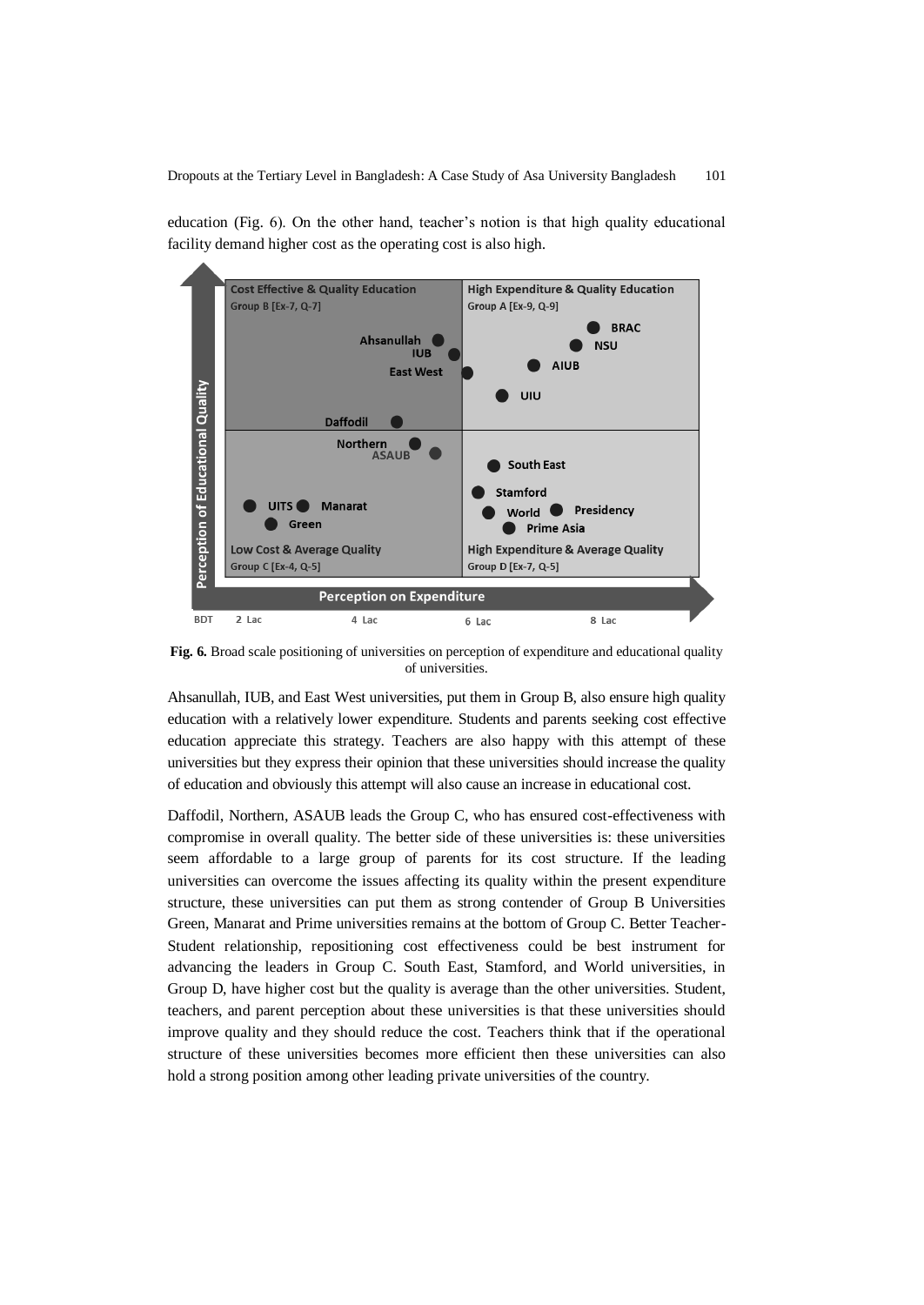### *Dropouts Due to Engagement in Income Generating Activities*

From the survey, it has been revealed that 32% student dropped out because of income generation related issues. Of this 32% student, 49.1% left the University for their Job and 16.4% has left the university due to involving in business (Figure 7). From the graph below, it is clear that the main income generation issue is having a job. Sometimes students become compelled to join in the jobs instead of continuing study for their financial problems in the family.



**Fig. 7.** Dropouts due to engagement in income generating activities

#### *Family Related Causes of the Dropouts*

In the following graph (figure 8), we can see the family related causes of the dropouts. The main family related causes are getting married, having child, income generation for wellbeing of family, problems in family relationship, accident or death of key family member, financial crisis in family, etc. About 25% student stopped their education because of income generation for the wellbeing of the family. Data shows that it is the most important family related cause for dropout. The graph also shows that male students mostly suffered for this problem.

Females of our society still don't have the power to make their own decisions because of social pressures and traditional prejudice. The data in the following graph also support this statement. Getting married and having child is the main cause for female dropout.

On the other hand, approximately 38% respondents didn't mention exact reasons for their falling out of studies, so they are categorized under the level "no response". All other family problems are showing very low percentage in the graph.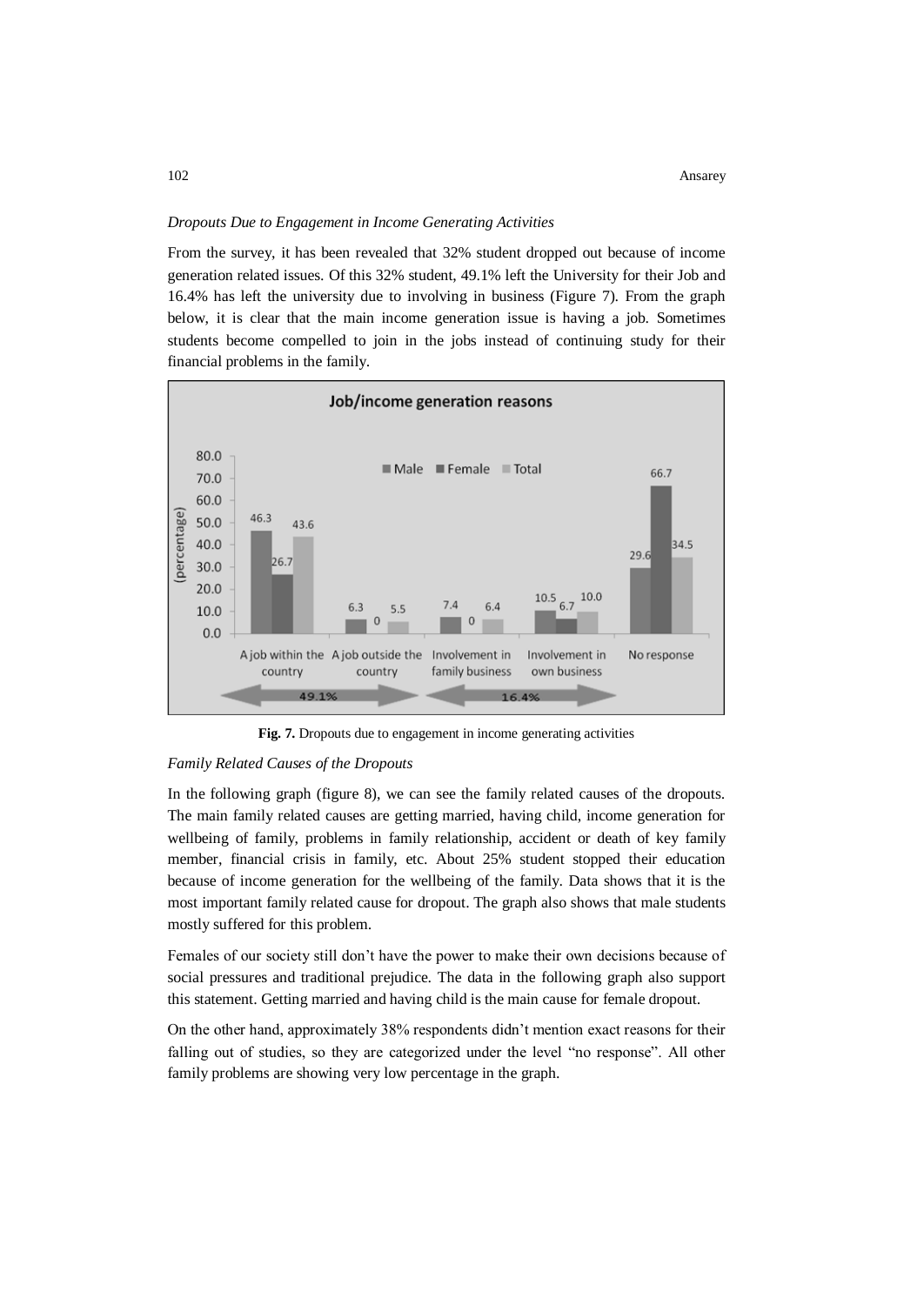

**Fig. 8.** Family related reasons of dropouts from university

### *Changing University as a Reason for the Dropouts*

After being dropped out, maximum students are not continuing their education. About 70% of the total dropouts of ASAUB is also not continuing their education and only about 30% is continuing their education. The students who are continuing their education are mostly getting admitted in National University (41.2%), Private Universities (45.9%) and Public Universities (8.9%). National university and public universities have very low educational costs. So it is reasonable that students who will get chance to admit these universities they will go there. But still 45.9% students are joining the private universities and that is 13.86% of the total dropout students. Hence, it is also important to identify that in which private universities they are joining. This study shows that 26% of the students who are getting their admission in other private universities are coming back to ASAUB again to complete their degree. Other than ASAUB, students are also getting admitted in many other private universities. This discussion will be clear from the graphical presentation below: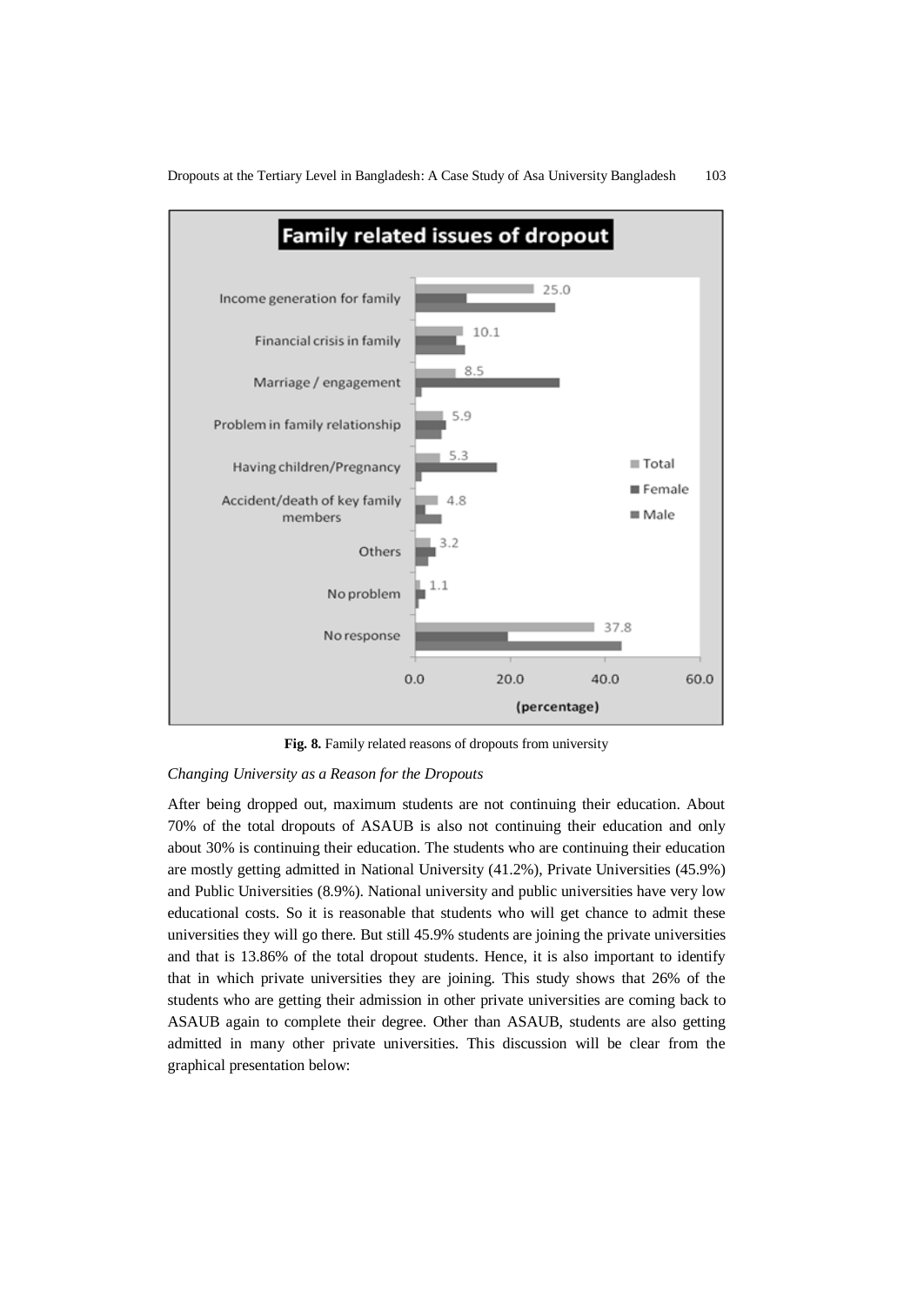#### 104 Ansarey



**Fig. 9.** Distribution and flow of students continuing their studies (after dropping out of ASAUB)

While analyzing the causes of shifting universities we found some reasons. Here the reasons occupy the major share of percentage (about 78.6%) and the major reasons include to study in different subjects, better educational environment, and low educational cost (Figure 9). Other minor causes are marriage, time adjustment problem, accommodation problem, future job assurance, etc.

In the following graph we can see that different discipline, better environment, low cost, accommodation etc. are the main causes behind the dropping out of the students from ASAUB for shifting to another university. Choice of different disciplines and costs are the two main factors and these two covers almost 70% of total responses in the following graph (figure 10).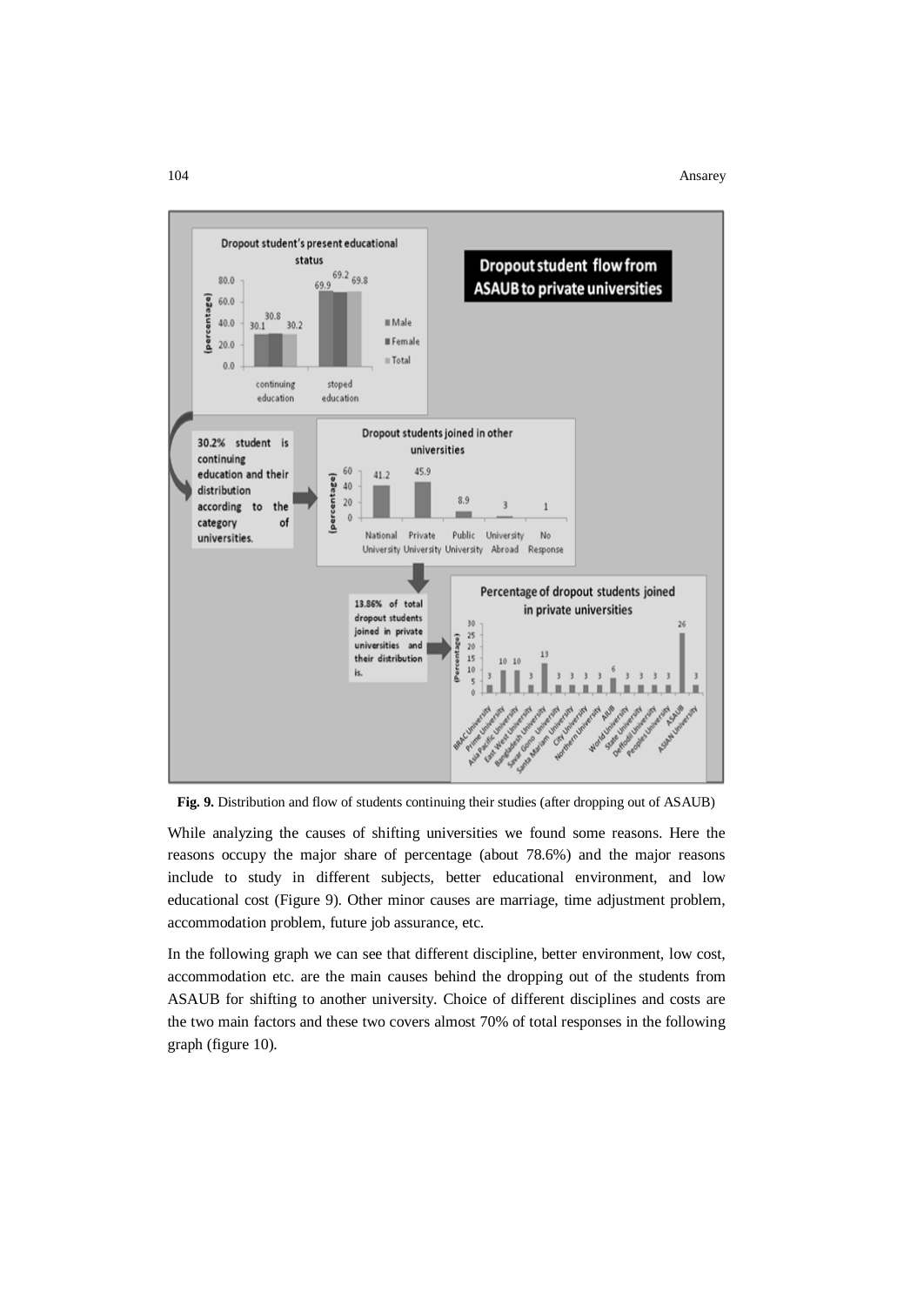

**Fig. 10.** Reasons behind getting enrolled in different universities.

In the above graph, we get that almost 33% students shift to a new university for the facility of low educational cost. In national and public universities, this cost is very low. But the question arises that whether the cost of other private universities is lower or higher than ASAUB. This study has already revealed that Bangladesh University, University of Asia Pacific and Prime University are the major universities where the dropouts of ASAUB are shifting. For this reason, we try to compare the cost of these universities in the following table. The table shows that University of Asia Pacific offers higher cost in all subjects than ASAUB. But the cost in Bangladesh University and Prime University is lower than ASAUB.

| All figures are in BDT |         |              |         |                                                                   |
|------------------------|---------|--------------|---------|-------------------------------------------------------------------|
| <b>Subject</b>         | Prime   | Asia Pacific | BU      | <b>ASAUB</b>                                                      |
| <b>BBA</b>             | 252,600 | 506,000      | 350,000 | 475,800                                                           |
| <b>MBA</b>             | 126,000 | 282,000      | 125,000 | For business background: 130,000<br>For other background: 200,500 |
| LLB                    | 221,800 | 474,000      | 260,000 | 337,000                                                           |
| BA (English)           | 196.200 | 346,000      | 180,000 | 281,000                                                           |

**Table 1. Cost comparison among private universities**

*Other Causes behind the Dropouts*

From the survey, the researcher has also found some minor causes as well as some perceptions about the ASAUB. Among them, architectural beauty, location of campus, transportation facilities, and health hazard issues are involved. Most of these issues are strong side of ASAUB.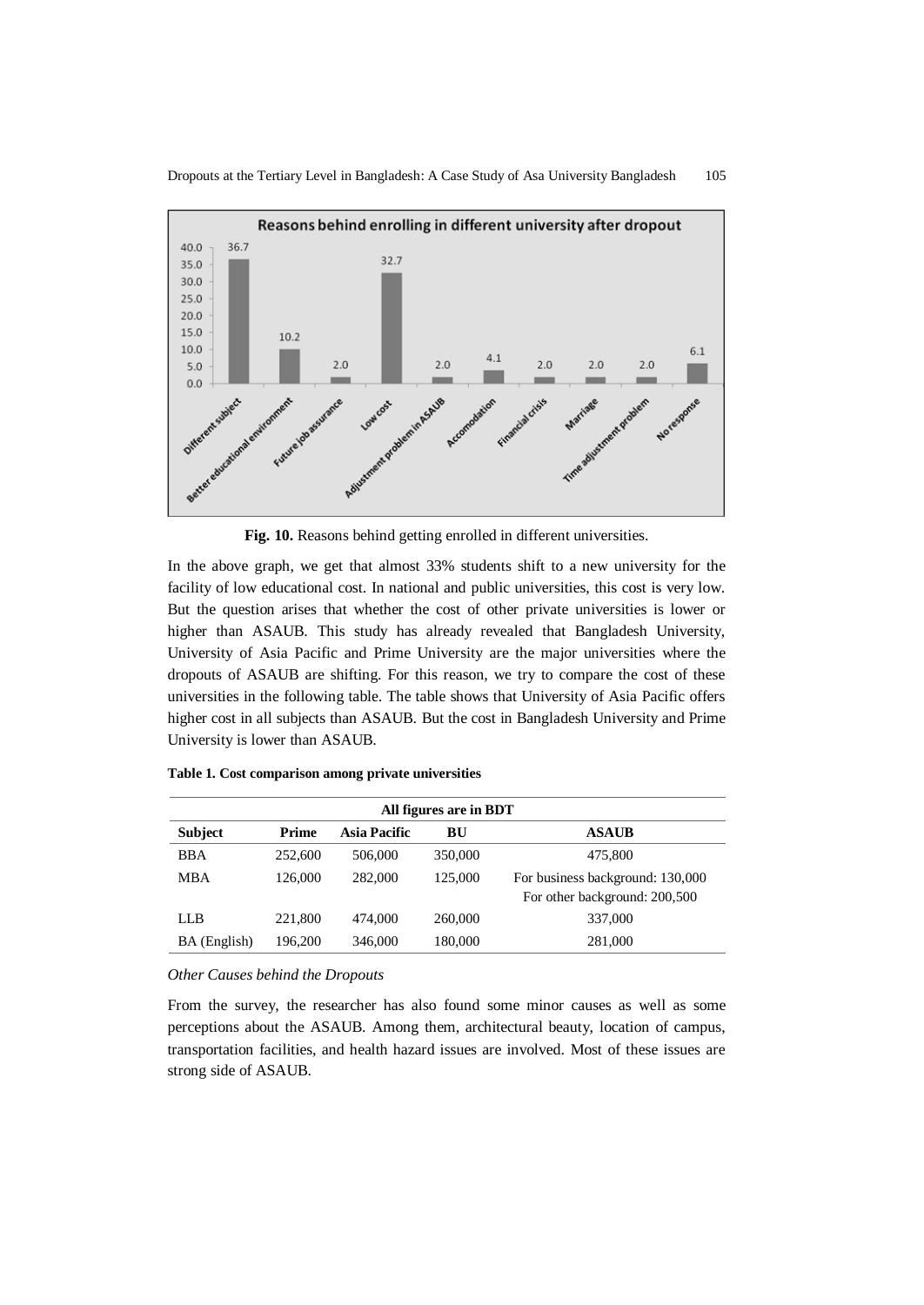Among the dropouts of ASAUB, 24% finds it has a very good architectural beauty. Only 23% ranked the architectural design in medium category. From the survey the scenario is very clear that to most of the dropouts the location of the campus is not a problem. Very negligible percentage of students (1%) said that the location is not favorable to them. Just 8% of the surveyed dropouts expressed their perception that the transportation facilities are not good enough for them. The majority (56%) of the dropouts is satisfied with the facilities as it is good to them (Figure 11). All these three issues from the following figure prove that perceptions of the students about ASAUB are overall good.



**Fig. 11.** Perception of students about ASAUB

### *Summary of Findings*

The Department of Business Administration has the highest dropout rates in comparison with the other departments at ASAUB. Students coming from different educational backgrounds get enrolled in this department hoping to get a job as a basic requirement of the corporate world and find that they cannot cope with the course demand.

Female students in Bangladesh are often enrolled at University by their families not because they expect a good education a good job but just to get married off while still a student. This could be a major reason for female students having a higher dropout rate than that of the male students. Female students found it more difficult to adjust with the university environment compared to their male counterparts. This may be due to the fact that the women in Bangladesh especially coming from the rural areas are conservative and interact little and usually stay within a confinement.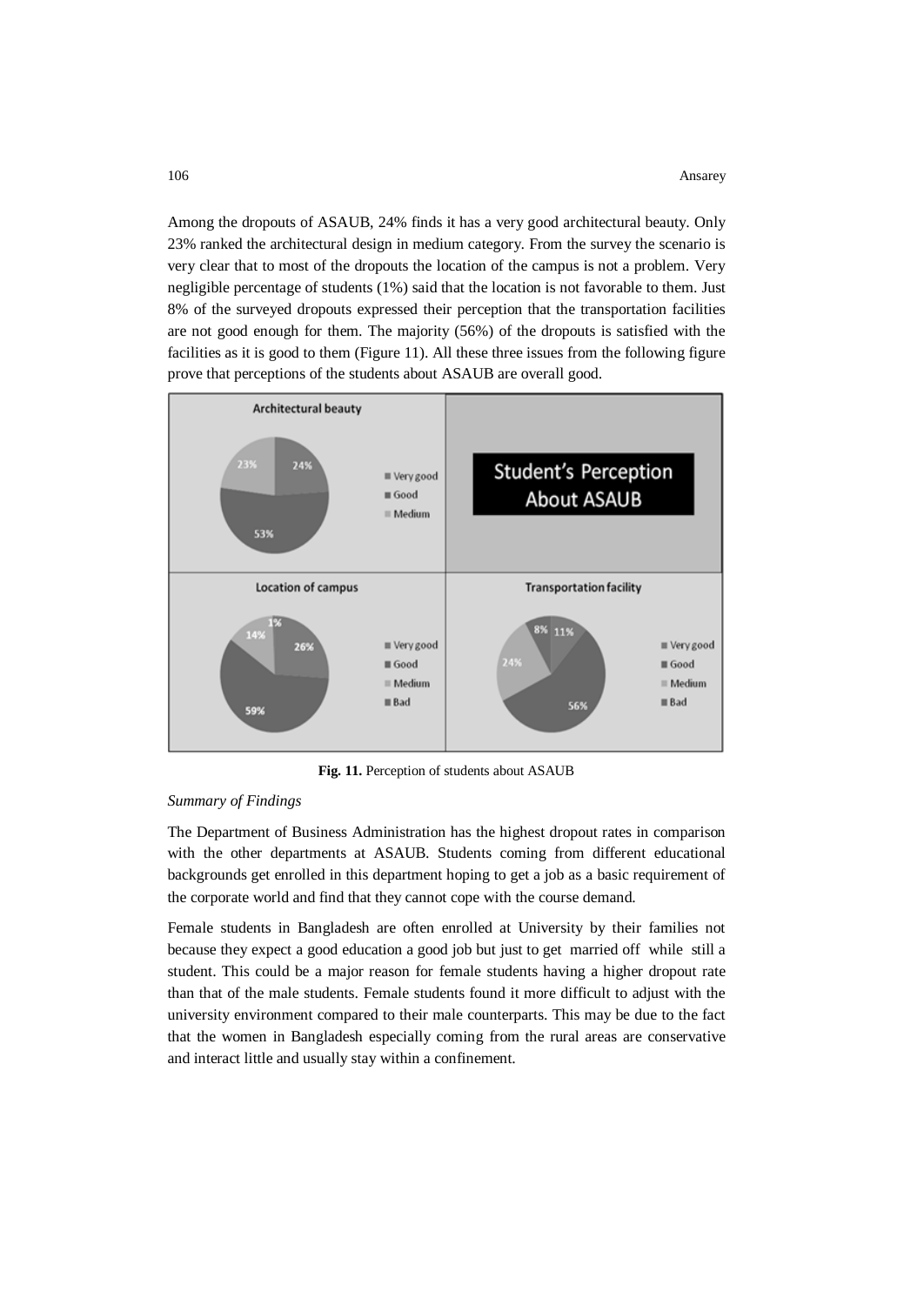Significant number of students discover that they cannot cope with the study load due to rigorous rules and regulations in examinations and the maintenance of international standard in educational institutions , so less than one tenth of the number of students drop out for academic reasons. While tuition fees at ASAUB are perceived to be relatively low by students, focus group discussion stated that students and guardians expected education services like counseling, job internship and placement.

It has been noted that 30 percent of the drop out students' later return to studies mostly targeting public universities and 46 percent of these returning students select private universities. But only one fifth of the returning students come back to ASA University Bangladesh. Those selecting other universities have shown pursuing degrees from different disciplines, low cost and better environment as major causes for their choices.

While 8 percent student reporting transportation problems to be one of the reasons why they decided to drop out of the university.

While around 47 percent of the dropped-out students discontinue their studies because of financial reasons almost none of them reported the tuition fees to be too high. This implies that while the tuition fees appear to be acceptable to the students and their families, in many cases they find themselves in financial constraints due to factors external factors. Here once again, the female students have been found to be less burdened with financial problems compared to their male counterparts most likely due to traditionally in Bangladesh families expect male members to take greater financial roles rather than female members.

Major family-related reasons for female students dropping out of class are getting married or giving birth to a child. The management may consider providing guidance through student counselling. While there is little to do about the decisions taken by the families of the students, it may be hoped that influencing the students to take wellthought decisions regarding marriage and child birth may have significant positive impact on their education and their future life.

## **Conclusion**

Most students coming from rural areas are disillusioned with the fact that Business Administration degree is a pre- requisite for ensuring a job . The department should provide aptitude tests and interviews to clarify the demand of the subject and to ensure that the students have the capability to ensure good grades and complete the course. There should be orientations and sessions which focus on performance and university expectations from students.

English language both speaking and writing should be provided to weaker students through foundation courses or ASAUB language club. A good command in English will give a competitive edge in the job market.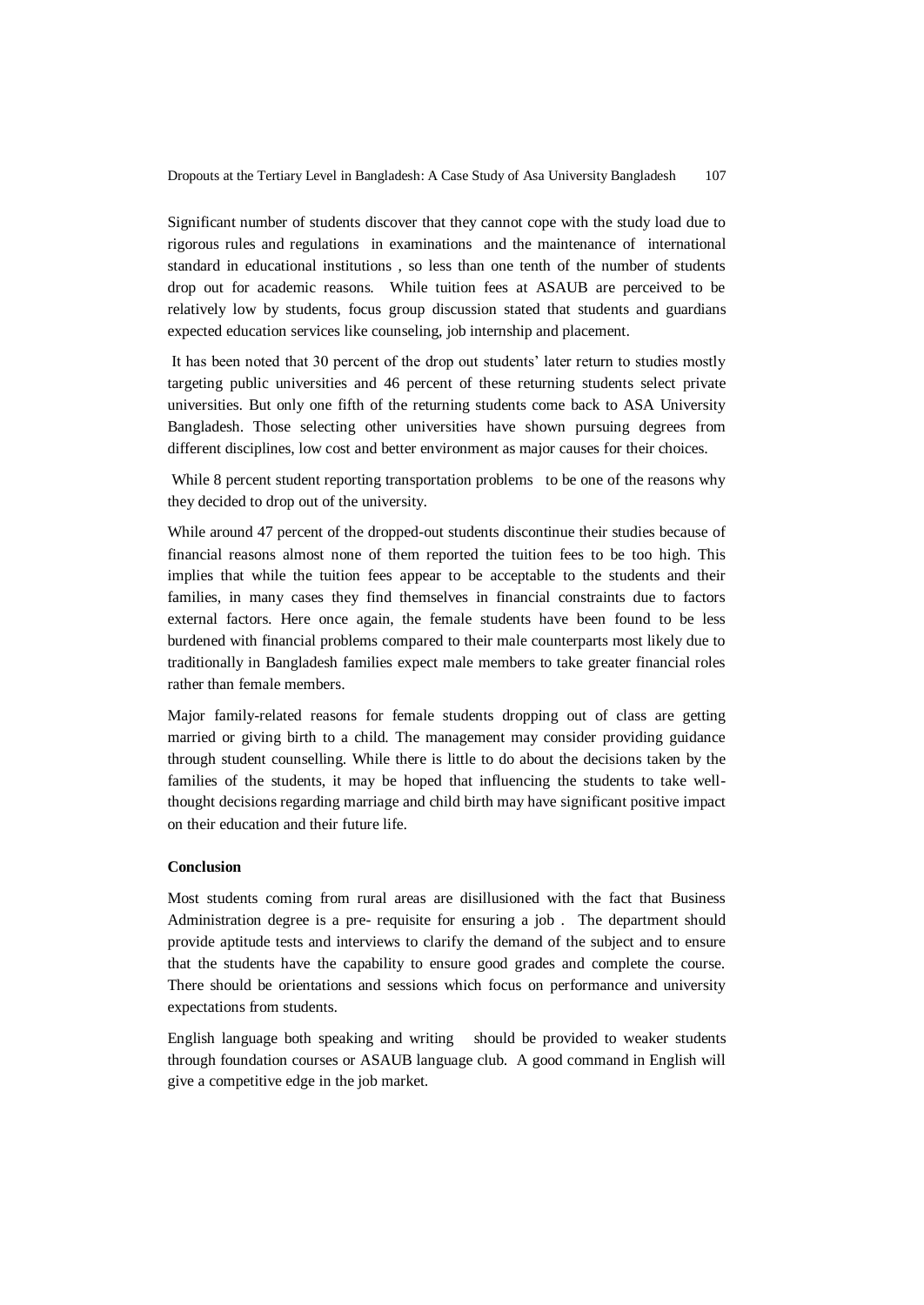Students and guardians have expectations that the university could provide services such as job fair, Internship and job placement and career counseling and on campus jobs on the basis of need and merit for ASAUB students. Corporate icons could be invited for seminars and workshop, job fairs and corporate dinner- which would support the networking link between ASAUB and corporate world. Guest teachers could be invited from corporate institutions especially for MBA classes.

A university should have a psychiatrist and a social worker/counselor to advise the changing needs from teenagers to young adolescence. Teachers can play a vital role here to advise not only study problems but counseling personal problems too.

Many students feel the pressure of studies – results fall and students drop out. This issue can be helped by increase counseling hours-by teachers. Diversity of students get admitted to the university- all teachers should give a need analysis assessment in the first class and then revise their course material to fit the level of their students. Students could participate in curricular activities like inter- debating competitions, Model United Nations (MUN) and cultural activities. This would enhance the activities and interest of young students and motivate the interest of the students.

If there is a University Bus- this may act as an advertisement as well as a means of transport for students- a small fee may be taken to run fuel costs every semester. Hostel accommodation would also encourage student intake.

Students dropout and get admitted in other universities due to low cost, better environment and pursuing alternative disciplines. ASAUB is relatively cheap compared to other universities. The university may consider offering diverse course to cater the market demand such as B.Sc. in Electrical and Electronics Engineering, B.Sc. in Electrical and Telecommunication Engineering, and B.Sc. in Computer Science and Engineering, MDS and MSS in Applied Sociology and BSS and MSS in Journalism and Mass Communication**.**

Branding the University/ increasing the awareness of the university will increase brand loyalty towards the university. This can be achieved through bill boards, print media, online advertisement and curricular activities.

The Broad scale of positioning of universities Fig.6 indicates that slightly reducing the fee structure of the Department of Business will increase the number of intake of students with the support of advertisement and increase of special waiver and a good selection of motivated faculty members- ASAUB over a period of three years may be reposition itself in the market.

Women empowerment is an important issue to our society- through education we would be able to contribute to the progress of society. ASAUB has an obligation towards young women- this includes special waivers for pregnant women. Young female students should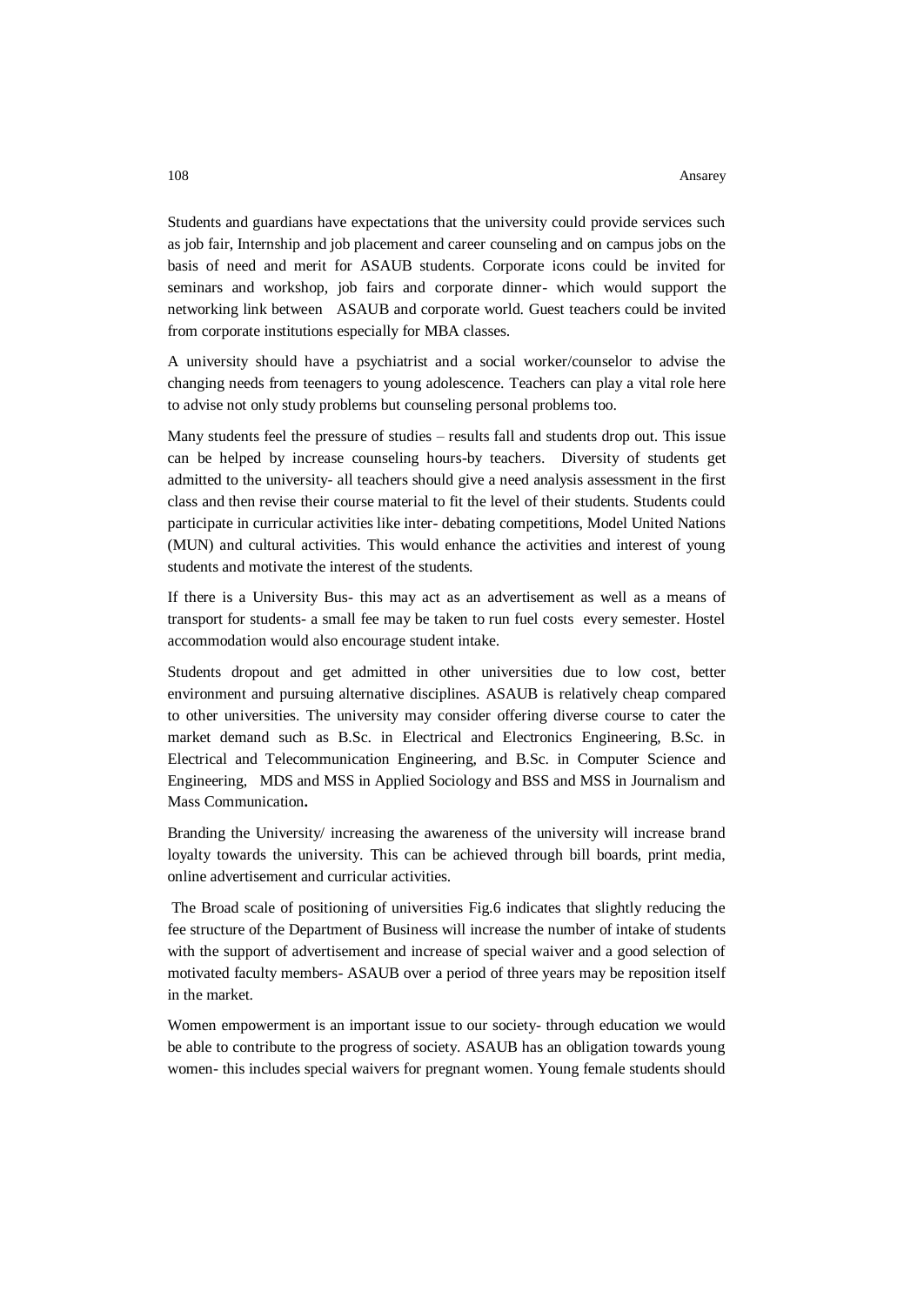Dropouts at the Tertiary Level in Bangladesh: A Case Study of Asa University Bangladesh 109

be encouraged to finish their education and a special follow up committee whose function include counseling, follow up of students who have recently been through child birth or marriage.

There is no denying that student dropout rates are a major social and economic problem in Bangladesh. This report indicates that it is clear that the dropout rate at tertiary level is at a serious point in the country. Students' leaving without graduation is costly not only for the individual, the institution but also for society at large. The findings indicate the different reasons for the dropouts at tertiary level such as financial, job related, family issues and shifting to other universities.

The above recommendations may be short termed objectives and long term objectives and with the support of Institutional Quality assurance cell ( IQAC) initiated by UGC to improve the quality of higher education – the above recommendations may increase the enrollment rate, retain dropouts at ASAUB and attract more qualified students.

### **References**

- Allen, B., (1994). The student in higher education: Nontraditional student retention. *CATALYST, 23***(3)**: 19-22.
- Astone, N.M. and S.S. McLanahan, (1991). Family structure, parental practices, and high school completion. American Sociological Review, **56**: 309-320.
- Baditoi, B.E., (2005). Students placed at-risk of school failure in an era of educational reform. Unpublished doctoral dissertation, Virginia Polytechnic Institute and State University, Blacksburg, VA.
- Bridgeland, J.M., Dilulio, J.J. and K.B.Morison, (2006). The silent epidemic: Perspectives of high school dropouts. Retrieved from http://www.civicenterprises.net/pdfs/ thesilentepidemic3-06.pdf
- De Carvalho, M. (2001). Rethinking family-school relations: A critique of parental involvement in schooling. Mahwah, NJ: Erlbaum.
- Education for All 2015 National Review Report: Bangladesh.
- Eisenberg, E. and T. Dowsett, (1990). Student dropout from a distance education project course: A new method analysis. Distance Education, **11(2)**: 231-253.
- Farmer, A. and Y. Payne, (1992). Dropping out: Issues and answers. Springfield, IL: C.C. Thomas.
- Fisher, P.H., (1994). The effects of an urban middle school dropout prevention program on the academic achievement, attendance, attitudes, and conflict resolution skills of at-risk students. Unpublished doctoral dissertation, Old Dominion University: Norfolk, VA.
- Jamil, A., A.A. Malik, B. Jalil-ur-Rehman, D. Ehsanullah, Y. Muhammad and S. Saiqa, (2010) "Parents' and Teachers' Comprehension on Determinants of Early School Dropouts," *World Applied Science Journal*, **11(12)**: 1488-1493.
- Jones, D.J. and B.C. Watson, (1990). High risk Students and higher education: future friends, http://www.ericdigests.org/pre-9217/high.htm, Accessed 20 June, 2012.
- Jordan, W.J., Lara, J., and J.M. McPartland, (1994). Exploring the complexity of early dropout causal structures. Baltimore, MD: Center for Research on Effective Schooling for Disadvantaged Students, The John Hopkins University.